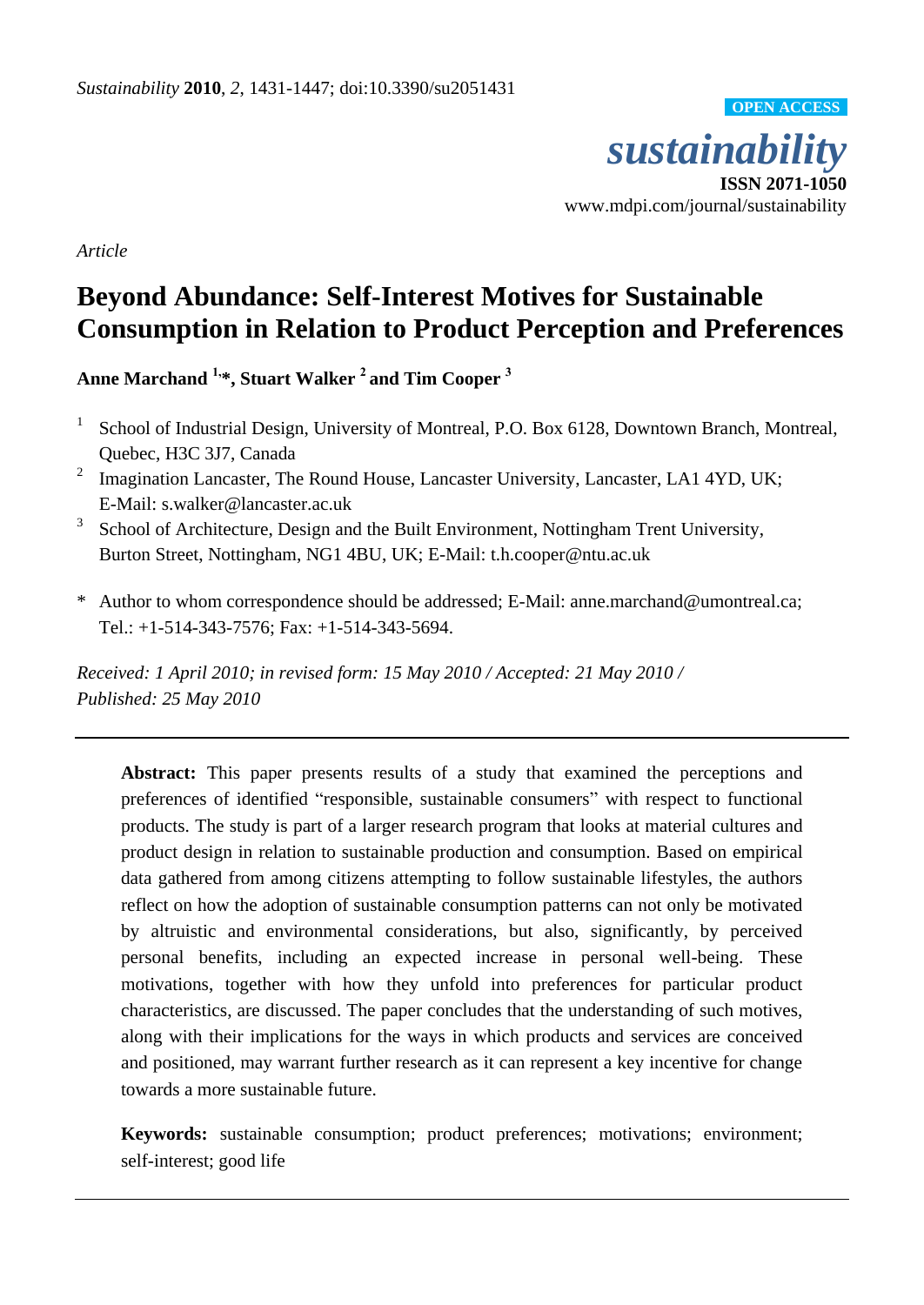## **1. Introduction**

Over the last decade, it has become apparent that more eco-efficient industrial processes, as well as the design of greener and more ethical products, will not be sufficient to "achieve" sustainable development [1]. A significant number of scholars have concluded that, in addition to these types of innovations, the consumption of greener products must be accompanied by a reduction in the *scale* of consumption [2]. Schor [3] and Kasser [4], among others, have explored the hidden costs of high levels of consumption.

For the individual, participation in the vital but still fuzzy project that is "sustainability" can be realized by adopting more sustainable consumption patterns. Globally, sustainable consumption implies not only opting for greener products or solutions, but also consuming less [5]. Furthermore, sustainable consumption requires "getting more with less, not more stuff but more satisfaction" [6]. More specifically, sustainable production and consumption—two conditions of sustainable development—"involves rethinking how needs are met and products are conceived", and "will involve finding a mix of products and services through which consumers will be able to buy less, use less, and dispose of less without suffering a loss of well-being" [7].

To develop such products and services, and to present them in ways that are appealing to a broad public (or, at least, to citizens already sensitive to alternative, more sustainable, modes of consumption), it seemed relevant to the authors to understand the nature of products (or product-service systems) that are especially appreciated and meaningful among responsible consumers and why this might be the case.

To this end, a qualitative study has been conducted among citizens who, on a voluntary basis, have decided to diminish their levels of consumption and opt for more ecologically and socially sound products. This research project looked at the implications of sustainable, responsible consumption [8] for product design and development. Among other things, the study examined product preferences and perceptions of meaning embodied in the aesthetic qualities of products. The methodological strategy used to gather the information is, at its core, based on key-informant interviews with identified sustainable consumers. Prior to these interviews, participant observation has been conducted among voluntary simplicity groups in order to identify different profiles of citizens promoting, at various levels, sustainable consumption. The paper briefly presents a model that has been developed and which has served as a mean of recruiting citizens who, as they especially promote sustainable consumption through their reported consumption habits, were invited to take part to the key-informants interviews.

The paper explores how the key-informant respondents' search for a better quality of life by consuming less and opting for "greener" products and services is expressed through the manner in which they perceive and experience consumer goods. More precisely, the paper looks at products preferences in relation to perceived personal benefits from responsible consumption. Based on this study, and on the work of Soper [9], Kaplan [10] and De Young [11], the authors discuss the potential of simultaneously promoting the environmental, social and personal benefits of responsible consumption and sustainable lifestyles in general, while acknowledging the dangers of approaches to lighter patterns of domestic consumption that merely reflect personal interests. Finally, the paper considers the implications of these research results for the way products are developed and positioned.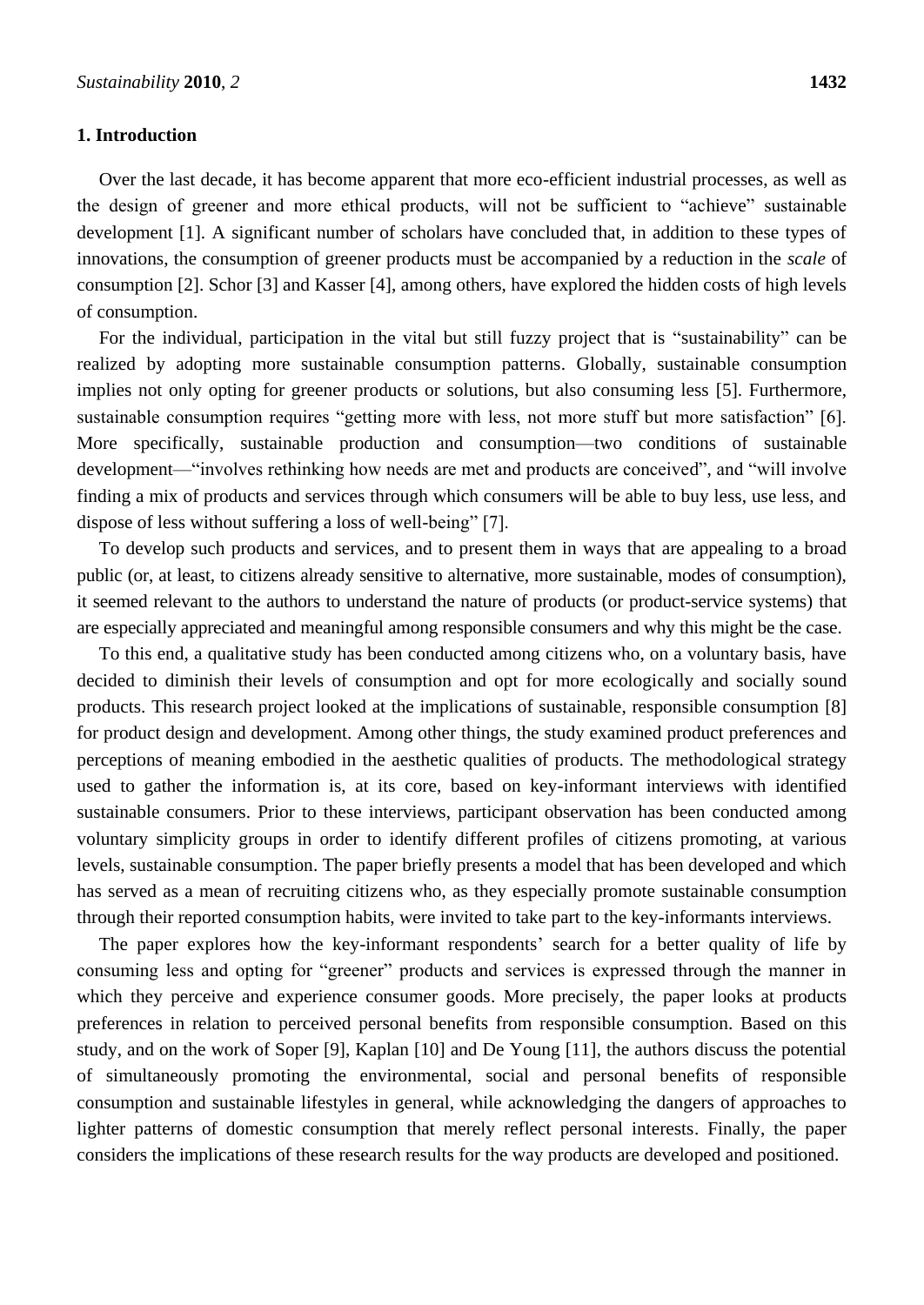## **2. Exploring Sustainable Consumption Patterns and Lifestyles**

#### *2.1. Context of the Study*

The larger research program, of which the present study is a part, examines material culture, product design and production for sustainability from two principal perspectives: (1) the design and production side, including the integration of scales of production so that product manufacture, maintenance, upgrading and recovery can be achieved at the local or regional level; and (2) the design and consumption side, including the material culture of sustainable consumption and what it means for the way we develop and regard products.

The goals of the study were: (a) to gain insights into what might be termed a responsible, sustainable material culture by seeking to understand the choices, preferences and perspectives of identified sustainable consumers and (b) to use this information to identify key implications of sustainable consumption for the design and development of products. The study sought to understand the potential of sustainable consumption and lifestyles, the lessons for product design and production, and implications for material culture.

This paper focuses on one precise element that comes out of the study, namely indications of self-interest motives for responsible consumption and lifestyles, and their relationship to product perception and preferences. Broader initial findings were presented in an earlier paper [12]. It should be emphasised that initially, the main objective of the whole study was not to look precisely at motives for responsible consumption, nor were the authors expecting to find that self-interest represented an important facet of responsible consumption. The overall objective was to explore product preferences and meaning in a context of sustainable consumption in order to inform product design. It was while focussing on this element that data emerged from the fieldwork, in the form of narratives from identified responsible consumers, which pointed to the notion of perceived personal benefits as being of particular significance. To meet the objective stated above, research was conducted among citizens who practice some form of simple living or "voluntary simplicity".

In terms of research operationalization, voluntary simplicity presents a number of interesting characteristics: its adherents constitute a recognized group with a relatively well defined culture; they present themselves as responsible consumers; the movement is documented in academic literature [13-15] and people who adhere to voluntary simplicity principles are accessible (e.g., through organizations, conferences, activities, and various discussion forums on the internet).

Voluntary simplifiers, who not only consume less but also opt for more environmentally and socially responsible goods and services, can provide interesting and important insights for research into consumer cultures. Although voluntary simplicity is certainly not a panacea to the ecological crisis we are experiencing, many authors [16-22] see it as a counter response to the dominant consumer culture that holds crucial lessons for a more sustainable society and for advancing our understanding of sustainable consumption. In contrast to what might be termed "regular consumption" and "regular living" in contemporary industrially developed countries, voluntary simplicity adepts are more likely to adopt attitudes and practices that include [23].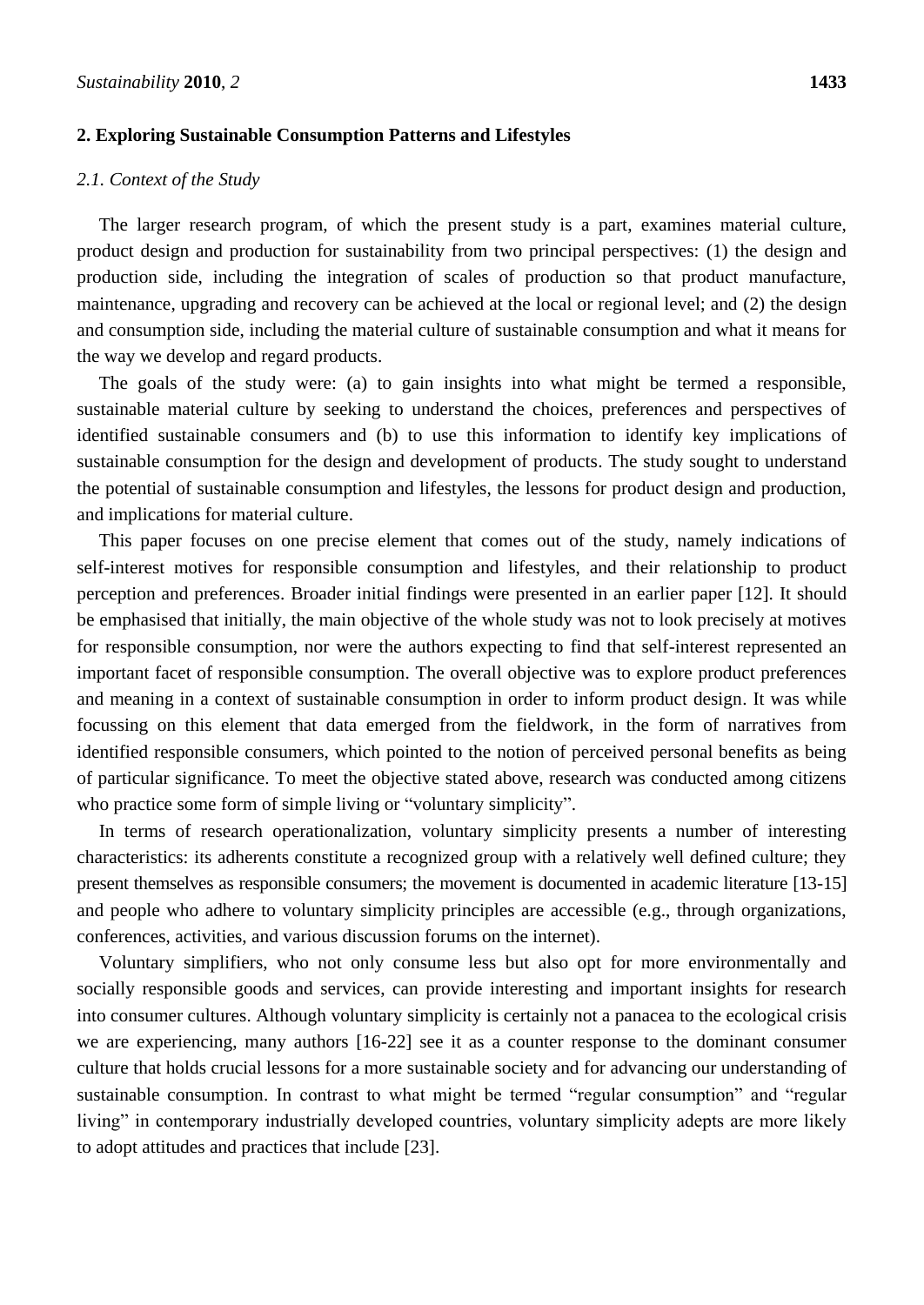- limiting their consumption in terms of the volume and quantity of products purchased;
- choosing more socially and ecologically sound products and/or services (including more "local" products);
- using product-service systems;
- repairing, exchanging, and creating products;
- investing in their communities:
- consuming less meat and processed food;
- favouring natural materials and organic food;
- favouring living in dense cities or in rural areas (rather than in suburbs);
- placing less value or importance on work as an activity while still wishing to have a meaningful and interesting job and/or reduced work hours;
- practicing "low" environmental impact leisure activities.

## *2.2. Methodology*

The study began with participant observation in the form of participation in pre-existing voluntary simplicity group meetings in the area of Montreal, Canada. Participant observation belongs to the tradition of ethnography, which can be understood as an approach that seeks to grasp the various cultural aspects of a social or cultural group [24]. The researcher engages in extensive work in the field in order to collect information, which will enable him or her to draw up a cultural portrait of the studied group. To use a practical image suggested by Wolcott, ethnography seeks to  $\lceil \ldots \rceil$  establish what a stranger would have to know in order to understand what is going on here or, more challenging still, what a stranger would have to know in order to be able to participate in a meaningful way" [25]. It involves a prolonged observation of the group under study, usually through participant observation, in order to identify the values, beliefs, and practices of a cultural group. Finding its origins in cultural anthropology and in sociology, ethnography globally aims at offering a portrait of a cultural-sharing group. It addresses observational and descriptive questions about the group and the individuals that compose it, including commonalities and differences between group members. Ethnography appeared exceptionally relevant for looking at the practices, beliefs, and values surrounding objects and consumption among a given group or population.

In the meetings that were attended, people discussed their experiences in relation to responsible consumption and sustainable lifestyles, and exchanged information and practical advices. Topics and themes of the meetings notably included: how much is enough?; creating community; relation to work; finances and ethical investments; celebrating the holidays simply; the real price of consumption; how to reduce your consumption; media and independent sources of information; developing closer and more meaningful relationships; frugal travel; tired of the rat race?; alternative housing; vegetarian cooking; and taking back your time.

More than forty (40) meetings of two hours duration were attended, representing over eighty (80) hours of participant observation. Three different groups, which all met once per month for a two hours duration and welcomed between 5 to 20 persons at each reunion, were attended. Being involved in these activities has allowed for the examination of different profiles, including the underlying motivations, of people interested in the voluntary simplicity lifestyle. Field notes were taken as a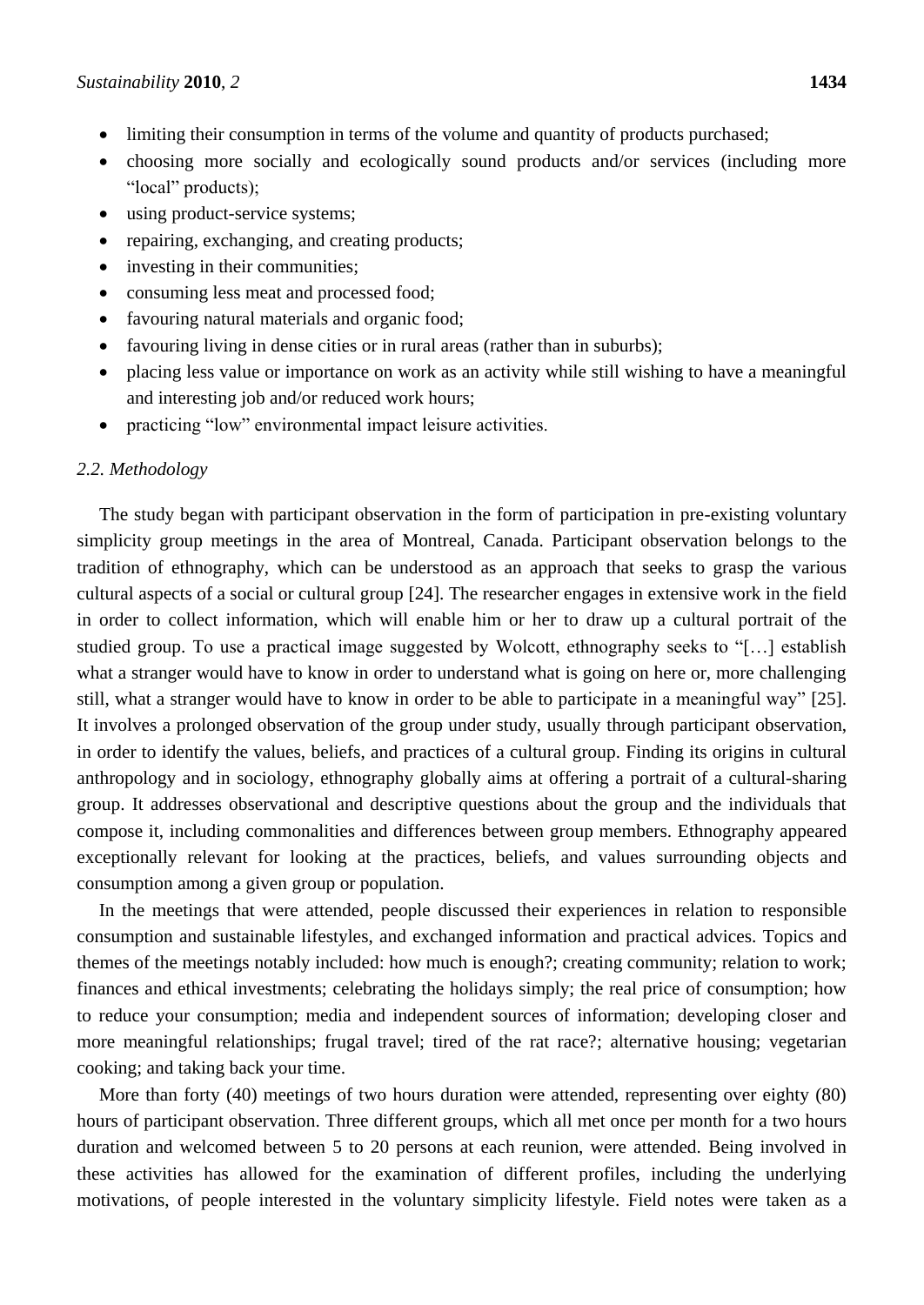means of data collection. No visual or audio data were produced during this research phase, as the researcher did not want to disturb the natural dynamic of the group by making the participants feel that they were being observed. Furthermore, the researcher on the fieldwork did not use videotapes to record the meetings because of the excessive amount of data that is generated with this method. In addition, although participants were aware of the presence of the researcher-participant, the researcher did not want to take the risk of inflicting stress or embarrassment upon people in their environment. Videotaping also raises delicate ethical issues, as the researcher needs to have authorization from the participants in order to use such devices. This procedure would have been cumbersome in the case of the present study as the composition of the groups changed from one meeting to the next. This would have caused operational complications at each meeting and was judged unnecessary as this initial exploratory research stage acted as a preamble to the central methodological component of the research, being the key informant interviews that are described later.

Among other things, participant observation allowed for the identification of four profiles or types of "simplifiers" [12].

### *1. "Eco-efficient" Simplifiers*

People may consume greener products but do not necessarily consume less.

#### *2. "Better World" Simplifiers*

People who work altruistically to adopt responsible consumption patterns primarily as a result of their commitment to a "better world" but partly because of perceived personal benefits. They are concerned about social injustice, corporatism, inequity, and environmental and social degradation. Most are not particularly interested in reducing their working hours and usually see higher purchasing power as an opportunity to bring about change to society. They tend to value an "efficiency" approach to consumption in opting for more sustainable products and, although they tend to reduce their consumption levels, are inclined to consume more than the following type of consumer.

## *3. "Quality of Life" Simplifiers*

People who see a more sustainable lifestyle primarily as a way to improve their quality of life and, as well, a way of positively responding to environmental and social problems. They often have reduced (or are considering reducing) their working hours and are more likely to adopt a "sufficiency" approach to consumption while also opting for more sustainable products. The group tends to consume less than profiles 1 and 2 above. People belonging to this category are more likely to bring changes to their lifestyles. In their case, greener consumption is part of a larger transformation that includes an important change in the way they perceive "the good life".

## *4. "Involuntary" Simplifiers*

People who tend to use the simplicity discourse to explain a certain "involuntary" simplicity. Although they consume less, they do not necessarily choose more sustainable products, as their concern for larger environmental and social issues seems not to be a significant part of their motivation for "simplifying".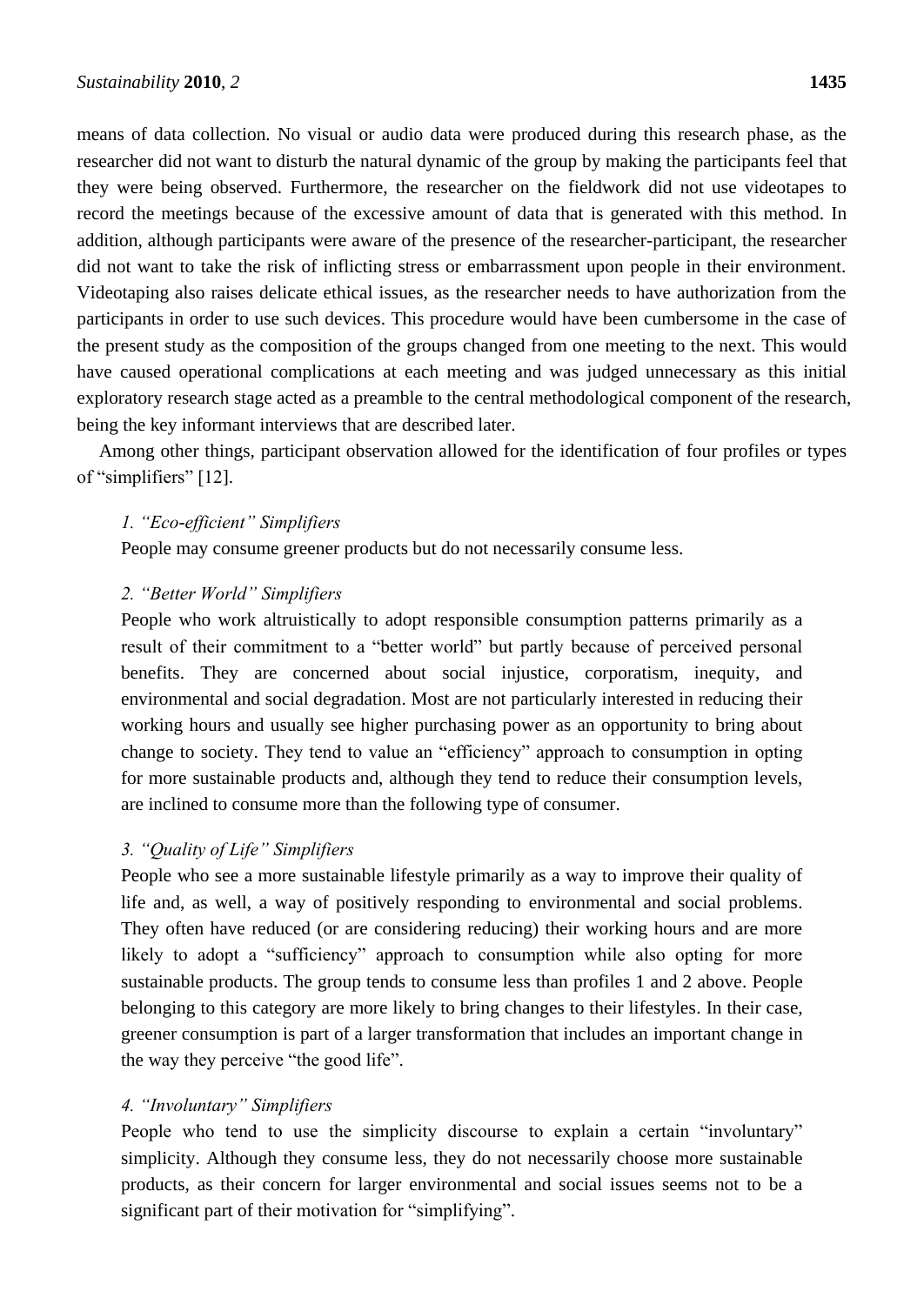Those described by the second and the third profiles respond to the challenges of sustainable consumption by appealing to both the principles of *efficiency* (*i.e.*, consuming more eco-friendly products and/or services) and *sufficiency* (*i.e.*, consuming less) in making their consumption choices and lifestyle changes.

To understand the experience of citizens working to act and think as responsible consumers, in-depth individual interviews were undertaken with eleven (11) participants who especially belonged to the second group (*"Better World" Simplifiers)* and third group (*"Quality of Life" Simplifiers)* as the authors were looking to interview people who both opt for greener solutions and consume less. The paper presents and discusses results that emerged from these key informant, semi-directed interviews of one to three hours duration (depending on whether respondents wanted to meet once or twice).

Key informant interviews belong to the tradition of phenomenology. A phenomenological study aims at reporting the lived experiences of several individuals concerning a phenomenon, a concept, or topic [25]. It seeks to offer an understanding of the essence of an experience, or a phenomenon, or a concept among a select number of individuals. The data collection phase is conducted through separate in-depth interviews of usually 6 to 15 individuals. The phenomenological report realized by the researcher should end with the reader understanding better the essential structure of the experience. In other words, the reader should come away with the feeling that "I understand better what it is like for someone to experience that" [26]. It is, in fact, the study of the lived experiences and the way those experiences brings us to develop a worldview [27]. Such a strategy is appropriate for exploring in great detail people-products relations, as it values the individual experiences of people. It can be understood as an approach which, compared with other qualitative research traditions, particularly seeks "to describe the world as people experience it" [28].

Individual interviews were selected as a suitable method to study precise elements of participants' material culture and how they experience responsible consumption. Interviews were performed until the data saturation point was reached. The saturation point designates the moment where the researcher realizes that the collection of further data does not provide new and significant elements of understanding: at that point, he or she should terminate the data collection [29]. Qualitative research tools were used in conducting overall research as they allow an in-depth understanding of the phenomenon under study [30]. The very nature of the research goals called for the use of a qualitative approach as they concern personal experiences and involves "grounded" understanding of people's relation with the world of objects.

The interview guide used to conduct the interviews focused on the following themes:

- the ways in which respondents experience responsible consumption and their underlying motives;
- the place functional objects occupy in their lives;
- the qualities they value in functional objects;
- their representations surrounding the concept of sustainable product;
- the way positive aesthetic experiences are lived;
- the resulting visual culture.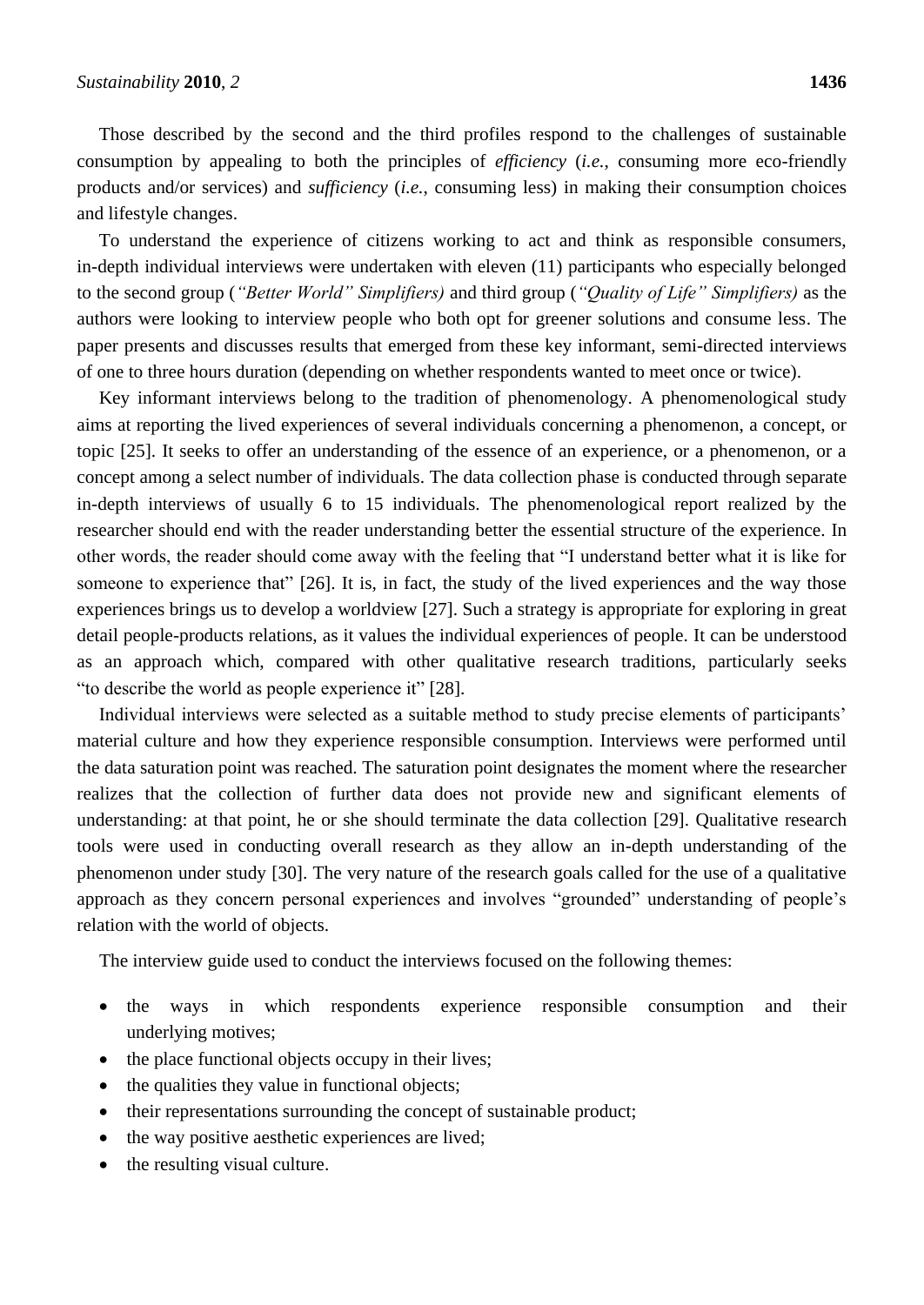To stimulate exchanges with the interviewer, participants were invited to photograph objects they value. In addition, products and/or photographs of products were presented to the interviewees, who were invited to comment on the meanings and values they felt were embodied in the object's formal qualities and the relationship of these meaning and values to sustainability.

The in-depth interviews were audio recorded and fully transcribed using Microsoft Word, for a total of about 600 pages of text. A pseudonym was used to identify each participant, even though most of them were comfortable with the researcher using their full name. Each intervention was identified with the participant's pseudonym in order maintain traceability in the later stages as to the source of any quotation. Once all the interviews were transcribed, the content was organized following each question of the interview guide. In preparation for analysis, for each question, the fieldwork researcher read through the text and assigned codes to designate themes that emerged from the data. The codes were later used to organize the content of each question with Atlas-TI, a qualitative data analysis application. Still using Atlas-TI, all content for each question was organized based on codes. More precisely, at this stage, the meaning units, that is the text material or quotes, were placed under the codes to which they belonged. An "output" document was then produced for the qualitative analysis.

Although participants' selection was based on theoretical sampling where the authors were looking at interviewing people who respond to the second and third profiles of simplifiers described earlier and not based on socio-demographic representativity, to potentially situate the reader about the profile of the participants, some information are here provided: the 11 participants were between 20–59 years of age; 5 were female and 6 male; 3 were married and 8 single; 5 had a college or professional degree, 3 had an undergraduate degree and 3 a postgraduate degree; 3 were located in a medium sized urban area and 8 in a large city, notably Montreal city; and occupation included coordinator of non-profit organization, technician in mechanical drawing, actuary, translator, student, coordinator of cultural activities, journalist, engineer.

Based on the interviews and the work of other researchers in the field, the following section describes some self-interest motives that have been identified as principal incentives for engaging in responsible consumption patterns. Links are considered between these motives and particular product characteristics that were appreciated by the interviewees.

### **3. Results: Perceived Personal Benefits and Product Qualities**

Among key informant interviewees, perceived individual or family benefits acted as important motivations for adopting sustainable modes of consumption, and more sustainable lifestyles in general. Together with concerns about the earth and social justice, a desire for a higher quality of life and for more freedom and autonomy appeared to be important factors. Here, the authors wish to emphasise that this paper focuses on the self-interest motives for responsible consumption in relation to product perception and preferences, and that participants' commitments to responsible consumption also included significant eco- and socio-altruistic motives that are not discussed in this paper. With regard to self-interest or perceived individual benefits, the following elements emerged as central factors: having more time, reducing stress and a healthier, more balanced lifestyle. The following sub-sections address how these motives are expressed though respondents' relationship with the world of goods and their product perception and preferences.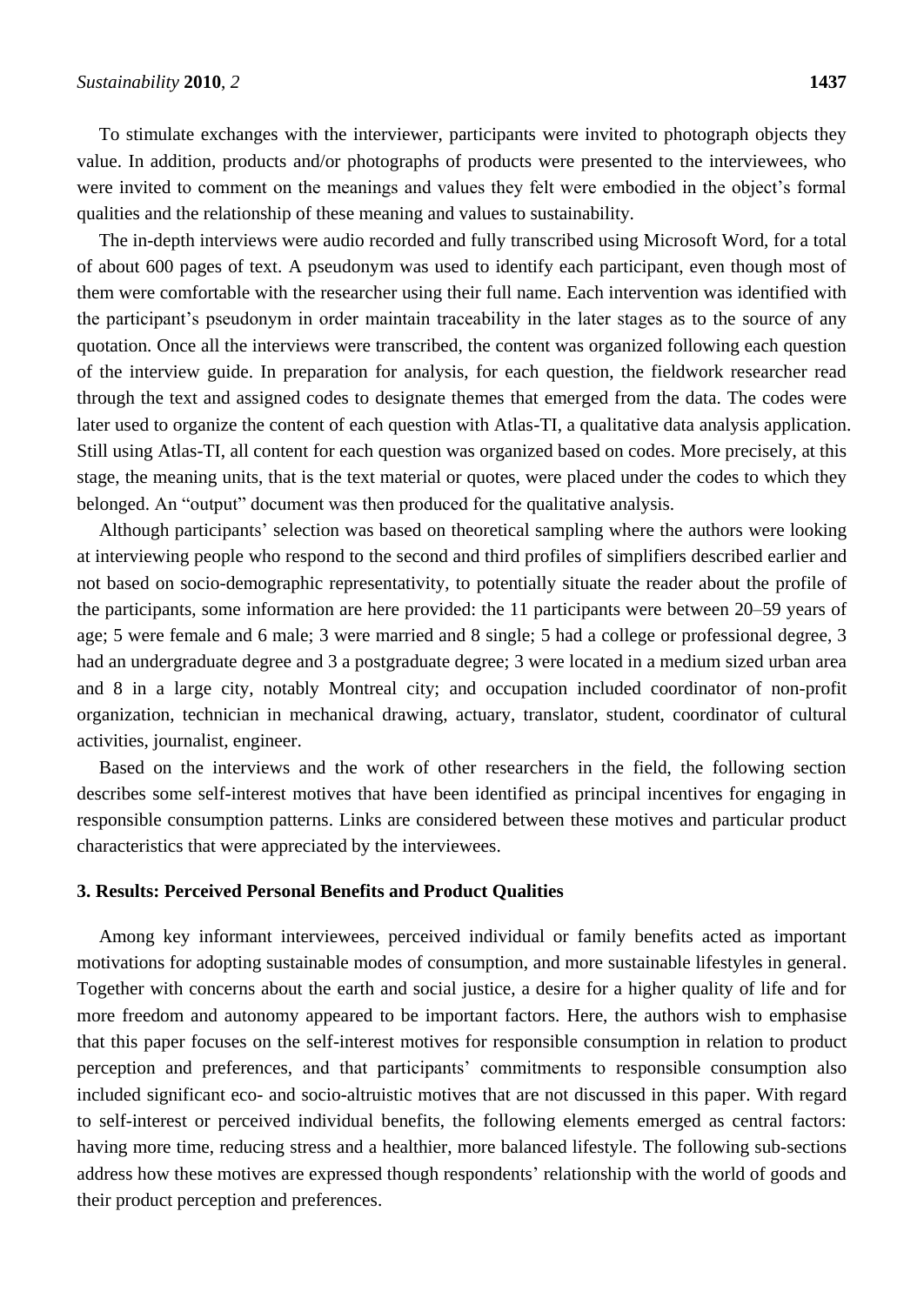*Commuting by either biking or running to my work allows me to incorporate a way to get some exercise while also saving money.… Before buying a product I consider its price in terms of the time I had to work in order to acquire the amount of money in question. This way of seeing things allows me to better perceive the cost of a product for my life.*

*In thinking about my relationship with things, I want to be in charge, I don't want them to run my life.*

*The more you want time for yourself, the less you need to spend. The more you spend, the more you need to work and the less time you have, so for me luxury is not about a gold ring or a gold watch, for me luxury is time.*

*I wanted to know if I really needed a highly paid salary to do what I want in life, but what I really needed was time. I was working late hours, and you know, with my two children… What also struck me is that I was working in order to buy stuff.… Then I decided to do things differently*

For these respondents, a high level of consumption and the associated dependence on work and/or credit to acquire products, as well as the pursuit of income growth, is perceived as having severe negative impacts on the individual and family, and on the quality of social relations with others. As they reduce the level of their consumption and (by extension) expenses related to the consumption of goods, respondents commonly express a feeling of being less dependent on work and income. Four of the eleven respondents reported having shifted from a full-time job to a part-time job or had reduced their working hours in an attempt to overcome the work/spend cycle and benefit from more time.

*Responsible consumption is also a way to tend towards a reduction of purchases, and more globally, a reduction of everything that is material around you. I think we all need to do this because we are cluttered by a bulk of objects.*

*I think that in some ways, getting rid of things you don't really need allows you to gain the time you were using to maintain this stuff, so primarily it gives you more time to spend with people.*

*I realized that I don't give an important place to objects, or not much importance.... I evaluate which objects are useful and which are only encumbering and cluttering up my interior space and give away things I don't need.*

*Considering all the energy that you spend and put into objects, I try to have less. It is better to have objects that last longer, that are of better quality and that I will keep longer.*

The participants indicated that they regard possessing a large number of products as a source of stress because the products have to be maintained and repaired. They stated that having "too much" is a burden because of the energy and time required to care for and care about these possessions. All reported trying to reduce the number of objects they possess by giving away goods they do not use or that are not important to them, or by avoiding or reducing purchases in order to minimize accumulation.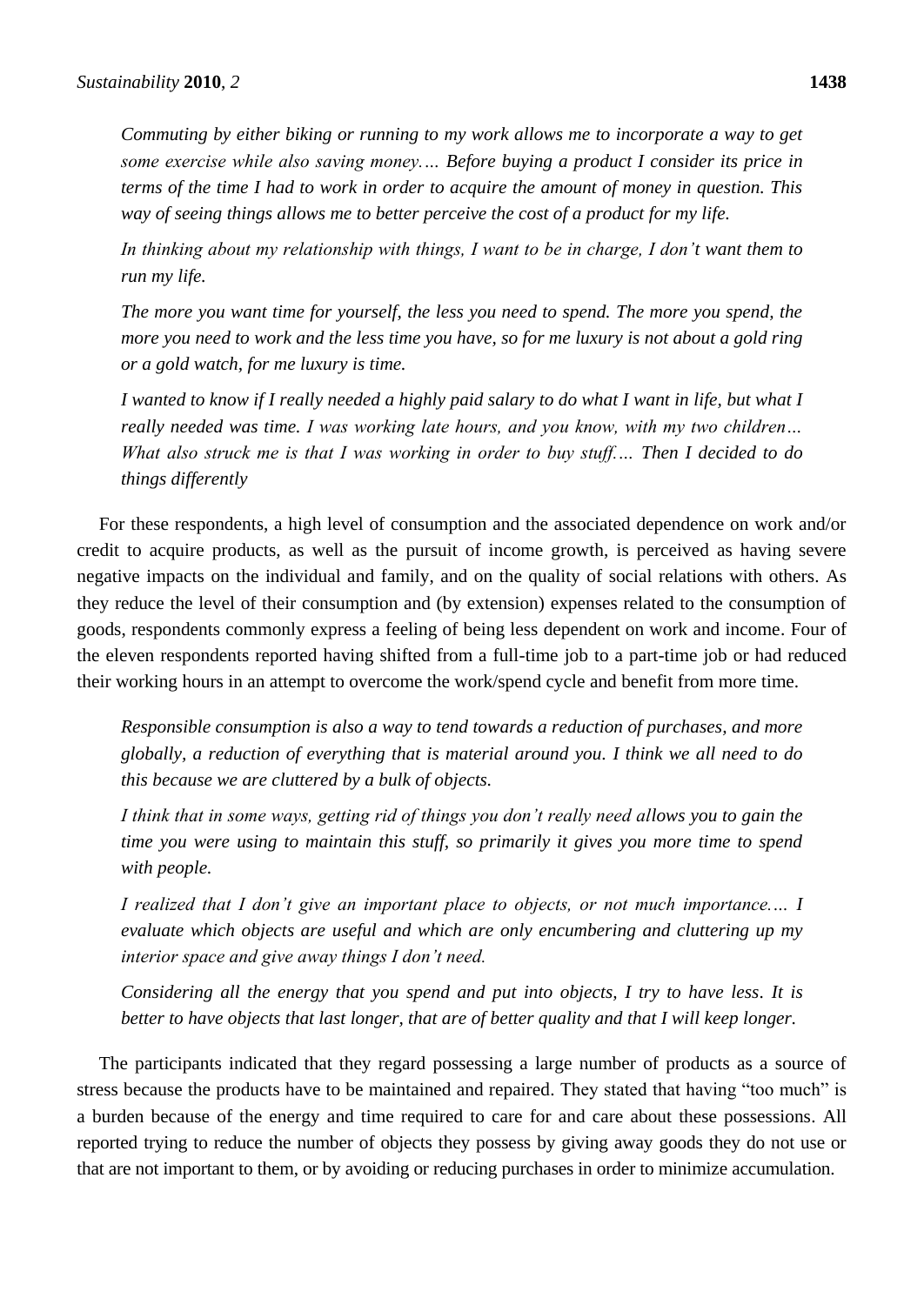*In general I try to avoid objects full of gadgets or superfluous options and I try to take the ones that are as simple as possible.… The less you have gadgets on your object, the longer it will last because it will be less likely to break.*

*The less an object has components and all this, it is easier to repair, it will last longer and there will be less need for replacement and this I think too is in line with responsible consumption.* 

*When it is simple, it is as if I was given back some power over the objects.*

*You need to think in terms of durability and not to be too dependent on money and having to work like a fool in order to afford everything the companies try to make you believe you need.… Commercials are trying to sell things to do a function that could be done with stuff that we probably already have.*

When acquiring products, respondents expressed a preference for objects with a limited number of features. "Simpler" objects, characterized among other things as those offering fewer features and options than most contemporary, mass-consumption products, are perceived as less likely to break and therefore less likely to require money, time and care to repair or replace. Objects presenting fewer, but carefully selected, features and options appeared to be appreciated for these reasons. Such qualities also make for a certain experience of autonomy, whereby the owners have the feeling that they have control over their objects and can repair them if broken, or at least understand what is wrong. Another benefit of perceived "simplicity" is that products designed for one specific use, in contrast to multifunctional products, are seen as more likely to last over time. Although respondents mentioned preferring "products that do one thing, but do it well", as one participant put it, some do not hesitate to use objects for functions other than their intended one. For example, one respondent, who preferred having fewer objects in her kitchen environment, explained using the lower part of a cake tray to serve vegetables or other foods. She also uses a self-standing pasta and vegetable colander as a fruit bowl even if she has to remove the fruits from it when needed for the intended function of the object. She was pointing out that she can do "more with less" and that, in many cases, only conventions prevent us from transforming object functions in order to respond to our needs with fewer goods.

*The first question that I ask myself is do I really need this, and can I rent it instead of buying it, can I borrow it? And often finally the answer is yes, there are other ways, we don't always need to go and buy a product. And if I wish to buy something, I will give myself some time to think about it before proceeding, to be sure it is not impulsive buying.* 

*If we are making less money then we are almost forced to be more creative with the objects, the things, and the way we are consuming.*

*You start disconnecting from your life when you have too much.… I see every object now as an investment of my time, as something that may take away from something else I could be doing or I want to be doing as far as having to pay to purchase it, and having to pay to maintain it.*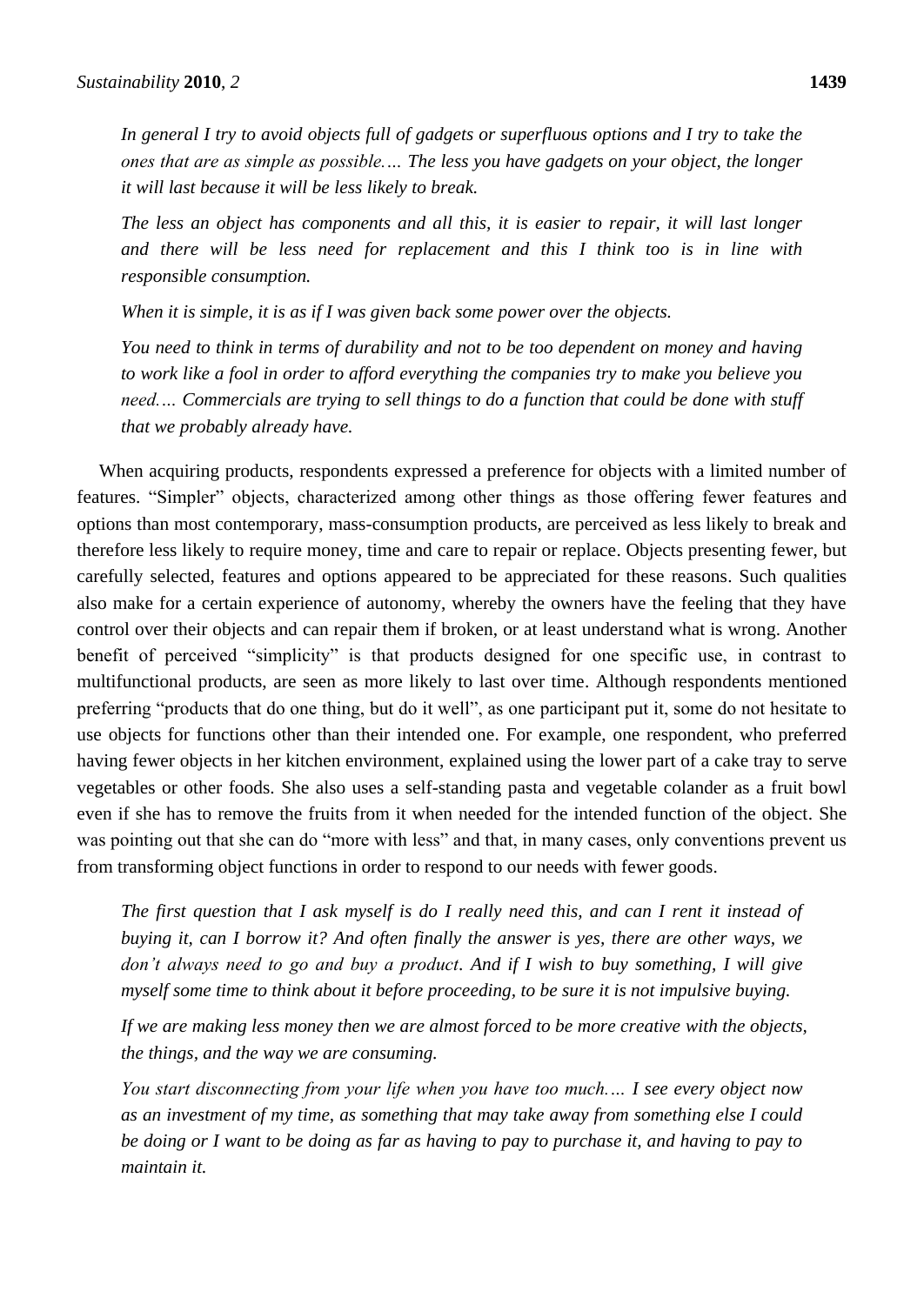*I think that it is important to think about the usage of a product. The use you are making out of a product needs to be justified and needs to be worth it, considering the energy that has been put into this object and all the energy you put into your work to get the money to acquire it.* 

Participants indicated that they had rethought modes of consumption and found alternatives to purchasing new products. They reported that they were inclined to rent objects and to make use of product-service systems such as car sharing or toy rental services, as such options permit them to benefit from the utility of the product only when needed, while investing less energy, money and time in the various aspects of its maintenance. Notably, one participant mentioned a service he found particularly interesting, and in which he planned to take part, which allows citizens to rent art pieces created within the community and to exchange them every month or two with others subscribers. He appreciated that these artefacts are becoming accessible through this service and that this system challenges the traditional "owning" and "possessing" culture while allowing more people to benefit from such artefacts. Another alternative that can lead to a reduction in the number of products purchased, opting for second hand goods either via purchasing or local exchange trading systems, was common practice among respondents. For example, one participant uses *FreeCycle*, a platform available on the Web that allows people to give and acquire products for free in their geographical area. In such ways, and in order to experience a better quality of life according to their standards, participants sought alternative ways to respond to their needs.

*When you decide to evaluate what are your real needs and how many hours of work are necessary to meet these with a part time job, you can have enough for everything that you really need and then you get time with your family. You get some time to make things that you will not buy because you have time to make them… It's a different way to see the relationship between work, time and money.* 

*It is great when you can see how it works… Like this, if it breaks, I can think that I will be able to fix it.* 

*The more complex and fragile the object that you buy is, the more you are dependent… I think we need to keep a certain autonomy and manual objects allow this.… Responsible consumption and simple living is aimed at the autonomy to do things yourself.*

*For me this (Cat Tree) is beautiful, in the sense that my boyfriend made this using scraps he found at work, like spare carpet and wood, and the cats love it, it's the creativity behind it that I like… It's like \$150 for a thing like that and we said no, no, no.*

Partly because alternatives are not easy to find, but also to reduce expenses, "do it yourself" (DIY) appeared to be a popular practice among respondents who, for instance, reported being inclined and taking pleasure in making their own products and in repairing goods. While the creative interventions of participants with regard to making objects can be seen as modest, their benefit and contribution does not lie so much in their professionalism or refinement as objects, but rather in the fact that they are user-generated and represent an individual, conscientious counter-response to consumerism.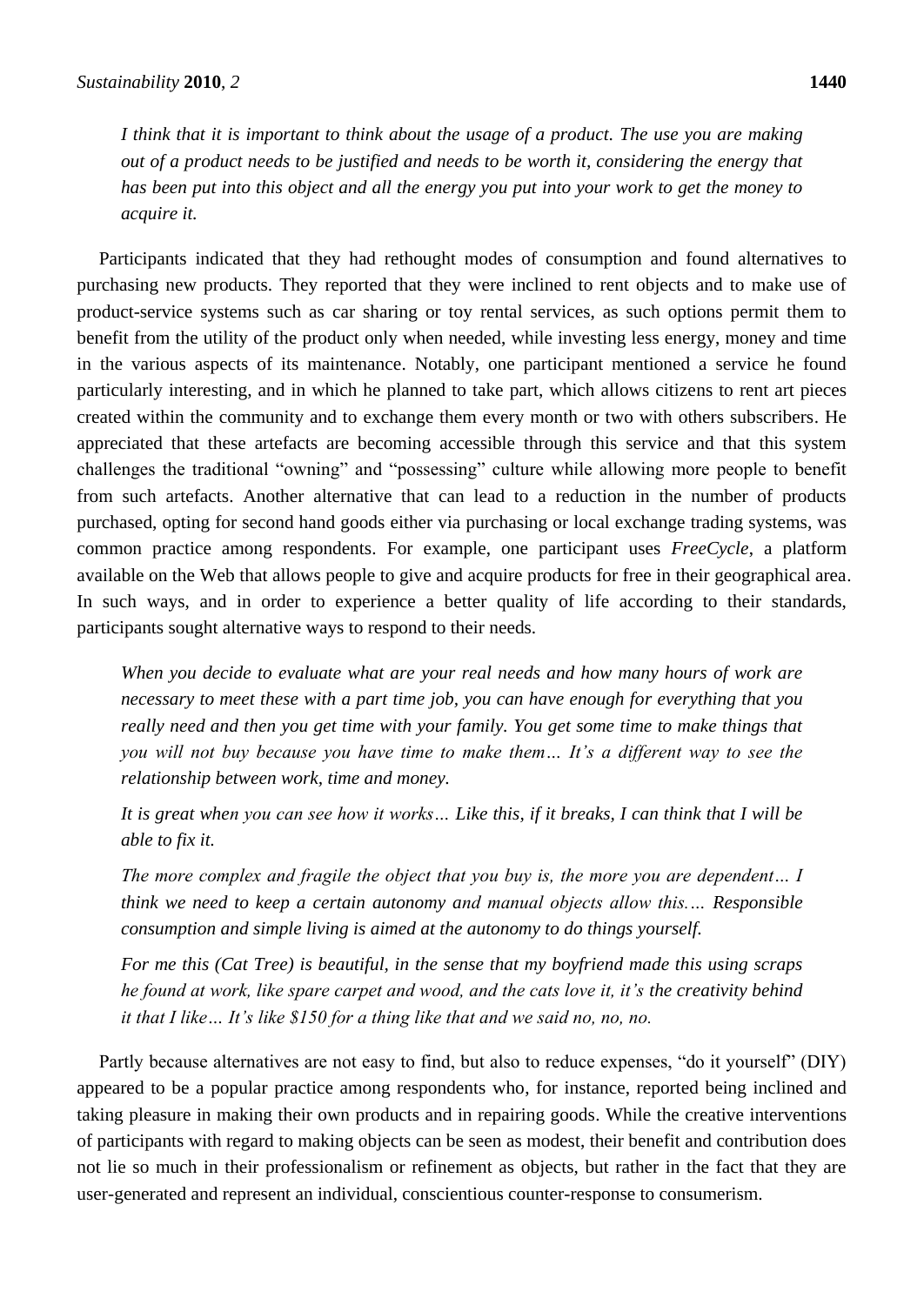In sum, key informant interviewees expressed the idea that consuming in a more sustainable way plays a positive role in the pursuit of the "good life". This took the form of a reduced level of consumption and preference for products or product-service systems that allowed them to invest less time, money, and care in replacement, maintenance or repair.

#### **4. Discussion**

#### *4.1. Self-Interest and Altruism*

Before discussing potential implications related to a greater acknowledgement of self-interest motives for responsible consumption and for the way products and services are developed and positioned, the next section offers a brief perspective on the notion of self-interest. The notion appears to be a somewhat sensitive issue in the context of sustainability because it can be perceived as a cause of our underlying environmental and social problems.

According to De Young, self-interest is traditionally seen as a major source of environmental problems. He reports that this "presumption" was central to much of the early research on environmentally responsible behaviours. Self-interest was strongly associated with the egocentric nature of humans as "gain-maximizers, having evolved to consume resources with little or no concern for efficiency, to pass waste and costs on to others, and to form small groups that exclude and neglect the interest of others" [11]. These behaviours would seem to be in stark contrast to socio-centric and eco-centric motives needed for environmentally responsible behaviour. However, the author notes that more recent research suggests that self-interest and personal benefits derived from environmentally responsible behaviours can be part of the solution to environmental problems and can work in concert with altruistic motives. For De Young, it is important to distinguish between "self-interest" and "selfishness", since the former is often not acknowledged as a constructive and positive motive but is, mistakenly, equated with the latter. He argues that "selfishly consuming resources or creating waste without concern for others is quite different from taking care of yourself" in order to be in "a much better position to take care of others who cannot take care of themselves or to advocate for the environment".

In the same vein, Kaplan sees the altruism-centred approach as "having several inadvertent consequences, including contributing to helplessness and stressing sacrifice rather than quality-of-life-enhancing solutions" [10]. Kaplan asserts that the altruistic model, closely linked with the "dour environmentalist stereotype", undermines appeals for environmentally responsible behaviour and may prevent powerful linkages with critiques of materialism as unhealthy and unsatisfying at the level of the individual. Kaplan writes:

*At an intuitive level it is not surprising that people resist making changes that they perceive as reducing their quality of life. It is also not surprising that people are concerned about the future of the environment. Perhaps a broader view of human nature, one that encompasses more than material gain, could provide a way out of this impasse. A central failing to the altruistic position is that it attempts to put aside the issue of gain, of self-interest, in human behavior. The "economic man" position, by contrast, argues that*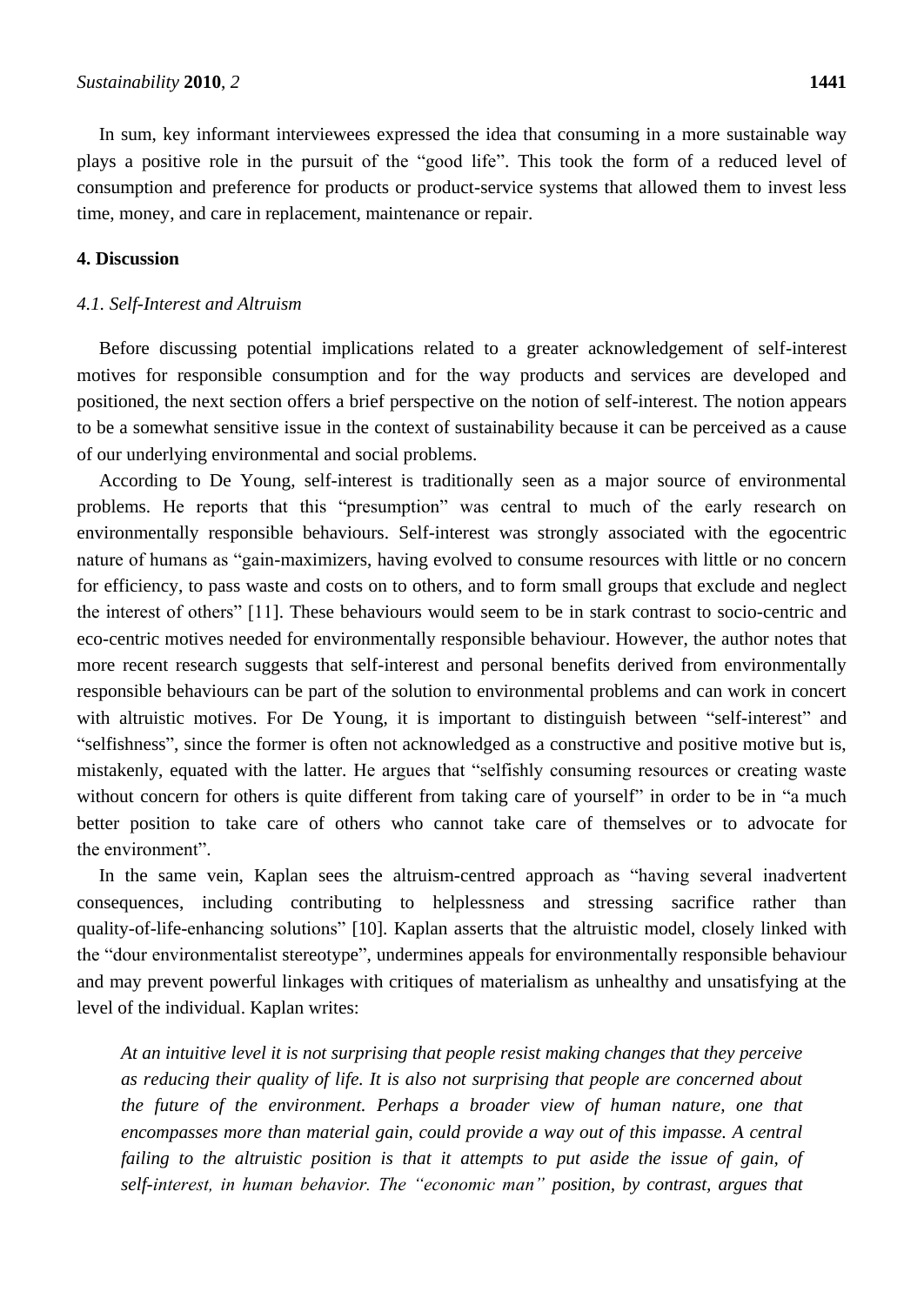*gain is all that matters. Neither position is satisfactory; there is need for a position that is neither so extreme with respect to the issue of gain nor so narrow in its focus.*

Similarly, Soper [9] argues that, in the mobilization of sustainable consumption, the role played by an alternative perspective on what constitutes the "good life" should be more fully recognised. She calls for enlarging the framework of thinking about the "civic" aspects of consumption in order to encompass what she describes as an "alternative hedonist rationale" for adopting more sustainable consumptions patterns. By this expression the author is referring to "motives for changing consumption practice that derive from the more negative aspects for consumers themselves of their high-speed, work-dominated, materialistic lifestyle, and are fed by a sense that important pleasures and sources of gratification are being lost or unrealised as a consequence of it". Soper explains that such a response may in part derive from concerns about the negative ecological and social impacts of affluent consumption and consumerist lifestyle, but is also "reflecting an altered—or now changing—conception of self-interest". She considers that it would be judicious and reasonable to encourage this model or conception in a context where affluent nations will be increasingly called upon to take responsibility for the high ecological pressure, as well as social imbalances, generated by their heavy reliance on resources in order to sustain a flawed conception of the "good life" that relies heavily on high levels of goods and energy consumption.

In summary, De Young, Kaplan and Soper maintain that self-interest and altruism should no longer be seen as opposite poles. In the light of this discourse, it seems that envisioning products and product-service systems that more significantly consider both these motivations, and are positioned as such, could support sustainable consumption either by responding more adequately to citizens already engaged in this direction or by raising awareness among citizens about the existence of alternatives (products, services, lifestyles and even conception of the "good life") that can be socially accepted. Essentially, the self-interest motivators that have emerged from this research are strongly linked to notions of self-realization and living a meaningful life: they involve things such as spending more time with family and friends, and are associated with reducing causes of worry or stress and alleviating a sense of discontent. In taking into account these motives and the ways in which they are expressed through product perceptions and preferences, the next section examines some of the implications of giving greater recognition to the self-interest motives of responsible consumption.

#### *4.2. Potential Implications*

Significantly, the results indicate that respondents adopt more responsible consumption practices not only for eco- and socio-altruistic motives, but also because of perceived personal or familial gains, *i.e.*, there are additional "vested interests" in their consumption decisions. The way products are thought about and how they relate to these benefits is explored below. The main contribution of these results lies in the fact that they support sustainable design discourses and strategies from a new point of view. The perspective of personal or familial gains for sustainable consumption would actually play an important role in promoting and encouraging sustainable design solutions and businesses.

From the foregoing, greater acknowledgement of perceived individual benefits for responsible consumption would help steer us towards longer-lasting and easily maintained products and new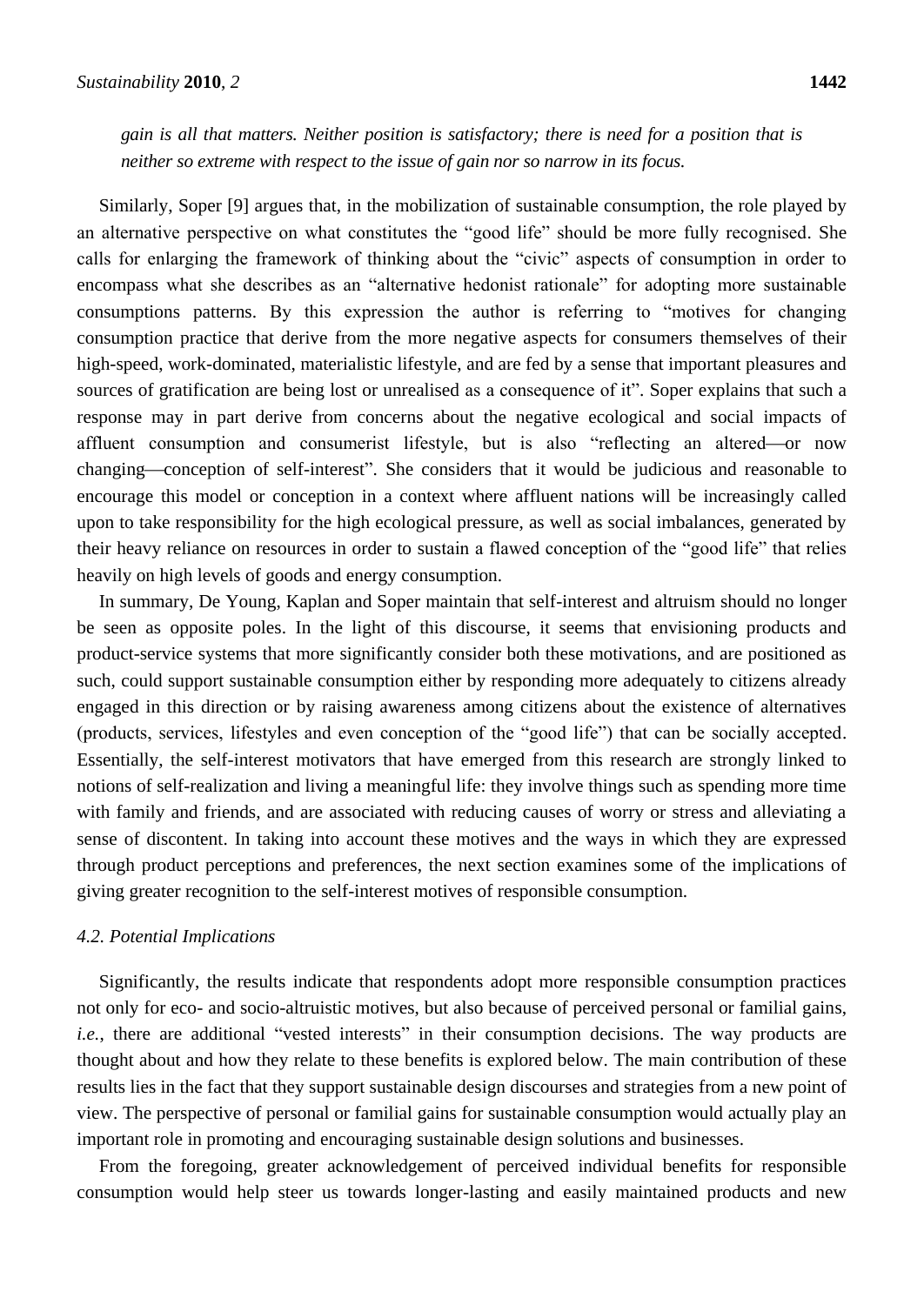product-service systems. This could be encouraged on the basis of potentially greater personal benefits to the broader public. At the same time, designers and manufacturers would need to be capable of developing goods that are durable and potentially modular, updatable, easily repairable, and reusable. Clearly, to be economically attractive, new interpretations of business purpose would have to be developed in parallel [31].

### *The most significant implications emerging from self-interest motives appear to be:*

*Maintenance and Upgrading:* Businesses that currently see themselves solely as product providers would need to transform themselves into product/service providers and create economic opportunities from product maintenance, refurbishment and upgrading, and through building longer term relationships with their customers. New businesses involved in after-sales services could emerge to support increased product life spans, where users would be expected to look after their products and to maintain (or have them maintained and repaired) in order to reduce their expenses and dependence on work and credit. Product designers could be called upon to enlarge their practice fieldwork in the context of repair, reuse and re-design within locally or regionally based facilities [32].

The promotion among the public of product life extension facilities could be made on the basis of ecological and individual benefits. According to Jackson, a "vital key task" to support sustainable consumption would be to eliminate any systematic biases that work against such facilities [33]. Ideally, increased maintenance, repair and upgrading of products, perhaps using highly skilled and craft-based methods, would provide employment opportunities and, to some extent, minimize the effect of reduced demand for new products on employment and the economy [34]. It is clear that increased product life spans, through better intrinsic durability, better care and maintenance and product upgrading seriously challenges many aspects of our current economic system, and this, too, will require development and transformation if more sustainable ways of living are to advance [35].

The viability of local re-design and re-use facilities, as well as long-lasting products, could be encouraged by the prospect of higher fuel prices in the future [36], our current system of globalised production and distribution being precariously dependent on relatively low fuel prices. As fuel prices rise, products supplied via this existing system will inevitable become more expensive; this in turn could encourage people to maintain their products over a longer period of time and support the integration of greater localization in the production and maintenance of goods.

*Simplification:* The interviews have also revealed a link between self-interest motives for responsible consumption and a preference for products offering a limited range of options (which are also perceived as longer lasting). Such qualities give respondents the feeling that they have greater control over their products and that they can repair them if broken, or at least understand what is wrong. It would seem increasingly important to be aware of and to understand these perceptions and ideas in order to develop products that respond to these expectations.

*Product-Service Systems:* The study found that participants were disposed to switch from products to product-service systems, because the latter allow them to benefit from the utility of a product when they need it, while investing less energy, money and time in caring for, being worried about, and maintaining the product. Again, there seems to be an opportunity to promote the use of product-service systems on the basis of such individual benefits.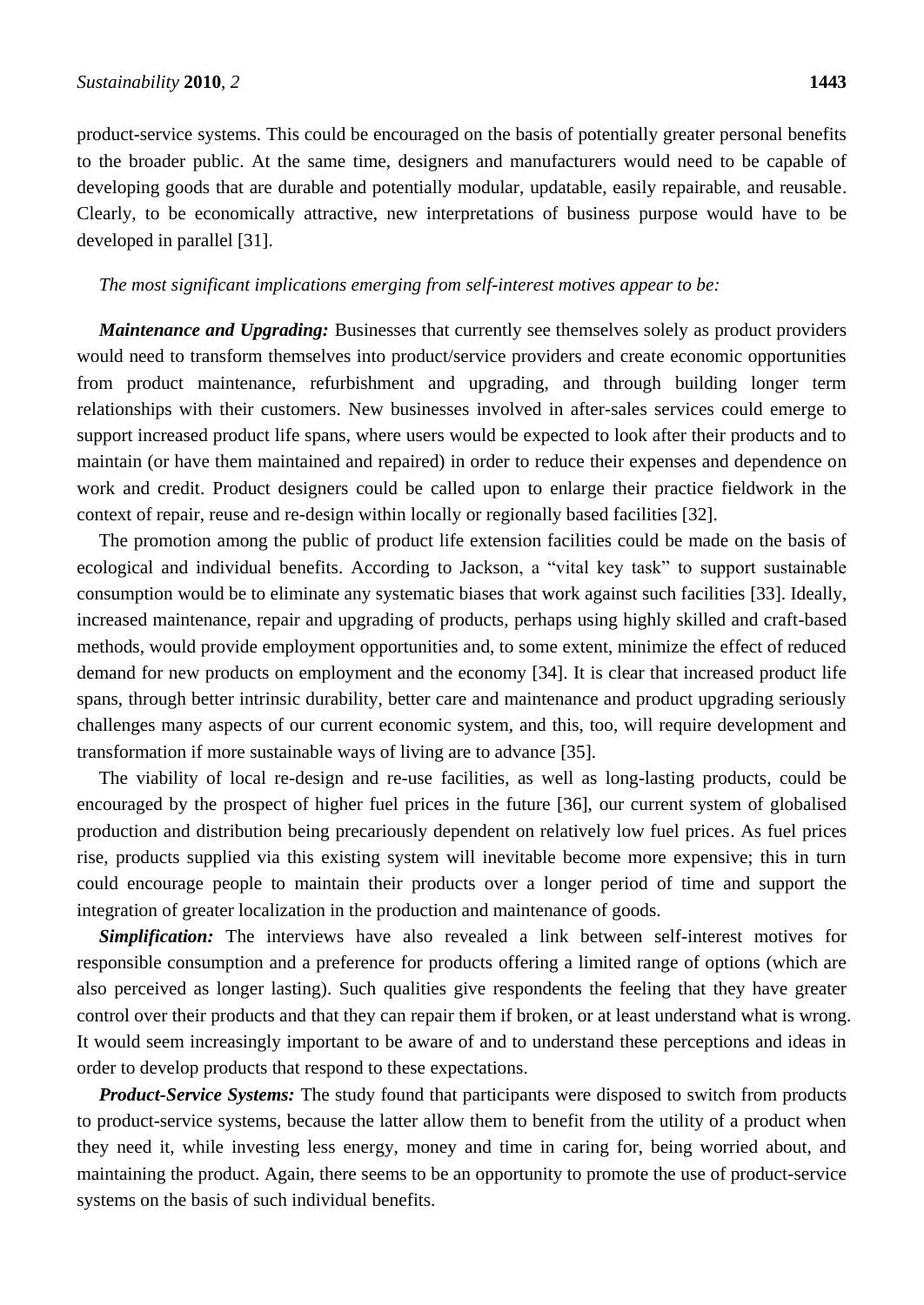In positioning products or services in relation to self-interest motives for responsible consumption, an important communication and marketing element would be needed to reinforce the personal advantages that complement the environmental and social benefits. These messages could emphasise the benefits of more personal time, less stress and healthier lifestyles, as identified by respondents in this study whether through the use of product-service systems (including rental services); a general reduction of consumption; the consumption of products that, by their "intrinsic" qualities are more likely to last over time; or the acquisition (via purchase or product exchange services) of second hand products. Further research would be needed to understand the relationship between self-interest motives and how they can unfold into successful, meaningful marketing messages.

### *4.3. Limitations*

The consumers who took part in the study belonged, at various levels, to the voluntary simplicity ―movement‖. The data gathered is thus, to a certain degree, representative of the ideas and perspectives of responsible consumers who have participated in voluntary simplicity activities. In conducting further research in this area, data could be collected from responsible consumers who are not involved, or have not participated, in voluntary simplicity groups or activities. In addition, data gathered only cover participants' attitudes and reported actions and not their actual actions. Interviewees can provide inexact information as they may wish to present a positive image of themselves to the researcher [37]. The collection of anonymous data would thus, for example, be useful in expanding research data from responsible consumers.

## **5. Conclusions**

Jackson sees the issue of sustainable consumption as the "most challenging and vital policy debates of our time", and considers that the discourse on sustainable consumption has now become "a place where it is possible (perhaps even necessary) to address not just the technological and economic questions about the human appropriation of environmental resources, but deeper and broader questions about the nature of the "good life" and the course of human progress" [38].

The study starts to indicate that the notion of the "good life", at the scale of the individual, can occupy a significant role in the shift towards more sustainable consumption patterns. The empirical results support the discourse of scholars who argue that self-interest motives for responsible consumption should receive greater recognition, in addition to being regarded as a legitimate impetus or incentive.

Among the participants, the seeking of more personal time, less stress and healthier lifestyles are notably associated with a reduction in consumption; the desire to be surrounded with (and to possess) fewer objects; preference for products or product-service systems that require less maintenance; products less liable to be subject to replacement (something that is seen in objects with fewer features and options); and the acquisition of second hand goods in order to reduce expenses.

The overall study has indicated that reduction in levels of consumption is closely related to self-interest motives, while opting for environmentally and socially sound goods is more directly related to eco- and socio-altruistic motives.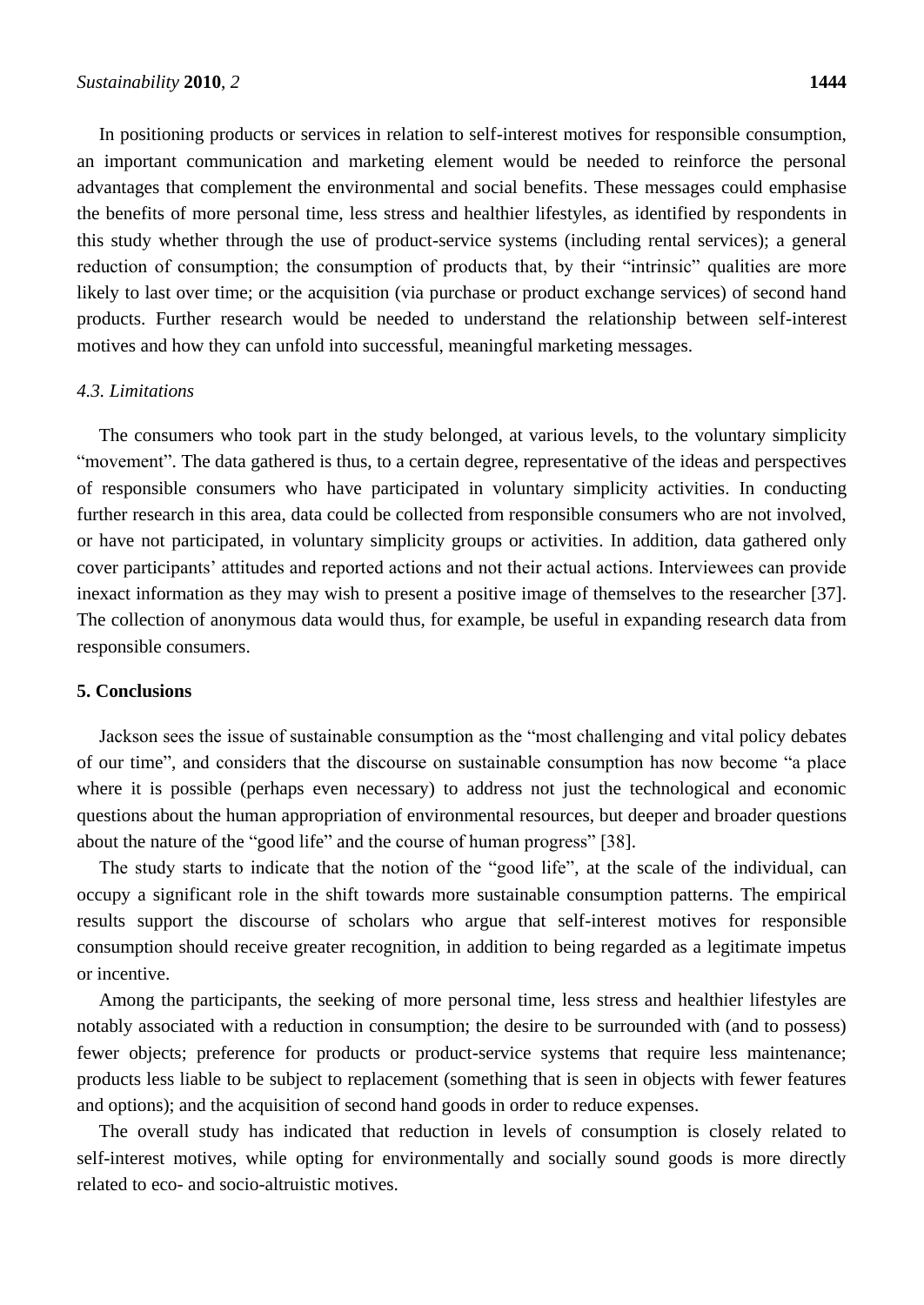This paper has presented data that support the idea that individual benefits associated with the adoption of sustainable consumption patterns should be more directly addressed in the theories and practices of sustainable design. The factors discussed above can take a much greater role in the marketing and positioning of such solutions to the public. Interdisciplinary research in this direction should be conducted to explore further the potential and viability of self-interest motives in the context of reducing consumption in order to achieve a more sustainable future.

#### **Acknowledgements**

The authors wish to thank all the participants in this study who kindly accepted to share their ideas and perspectives. This research was supported by the Social Sciences and Humanities Research Council of Canada. An earlier version of this paper was presented at the "Changing the Change Conference", Turin, 2008.

#### **References and Notes**

- 1. Jackson, T. Live better by consuming less: Is there a double dividend in sustainable consumption? *J. Ind. Ecol.* **2005**, *9*, 1–2.
- 2. Fuchs, D.; Lorek, S. Sustainable consumption governance: a history of promises and failures. *J. Consum. Cult.* **2005**, *28*, 261–288.
- 3. Schor, J.B. *The Overspent American: Why We Want What We Don't Need*; Harper Perennial: New York, NY, USA, 1998.
- 4. Kasser, T. *The High Price of Materialism*; MIT Press: Cambridge, MA, USA, 2002.
- 5. Princen, T. Principles for sustainability: From cooperation and efficiency to sufficiency. *Global Environ. Polit.* **2003**, *3*, 33–50.
- 6. Manno, J. Commoditization: Consumption efficiency and an economy of care and connection. In *Confronting Consumption*; Princen, T., Maniates, M., Conca, K., Eds.; The MIT Press: Cambridge, MA, USA, 2002; pp. 67–87.
- 7. Cooper, T. Slower consumption: Reflections on product life spans and the "Throwaway Society". *J. Ind. Ecol.* **2005**, *9*, 51–67.
- 8. It is interesting to note the fine difference between the expressions "sustainable consumption" and "responsible consumption". "Sustainable consumption" is an expression largely used in the politic sphere, while "responsible consumption" is an expression often used by citizens and non-governmental organizations to define their commitment towards the environment. The former often refers to a more normative and "top-down" approach to sustainable development, while the latter suggests a more intentional and "bottom-up" approach. However, in this paper both expressions are used interchangeably when referring to citizen initiatives.
- 9. Soper, K. Re-thinking the "Good Life": The citizenship dimension of consumer disaffection with consumerism. *J. Consum. Cult.* **2007**, *7*, 205–229.
- 10. Kaplan, S. Human nature and environmentally responsible behaviour. *J. Soc. Issue.* **2000**, *56*, 491–508.
- 11. De Young, R. Expanding and evaluating motives for environmentally responsible behavior. *J. Soc. Issue.* **2000**, *56*, 509–526.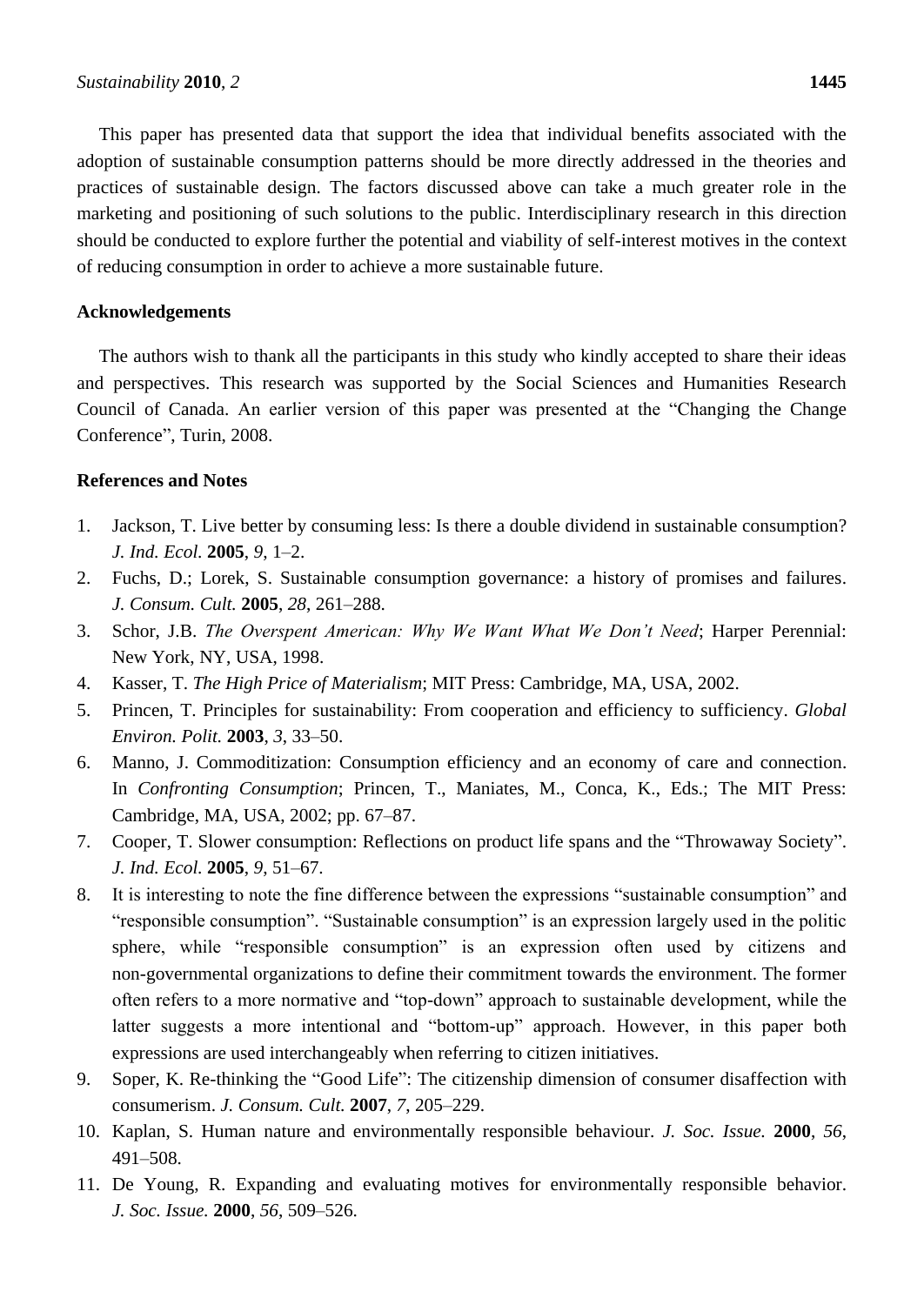- 12. Marchand, A.; Walker, S. Product development and responsible consumption: Designing alternatives for sustainable lifestyles. *J. Clean. Prod.* **2008**, *16*, 1163–1169.
- 13. Grigsby, M. *Buying Time and Getting by: The Voluntary Simplicity Movement*; State University of New York Press: New York, NY, USA, 2004.
- 14. Zavestoski, S. The social-psychological bases of anticonsumption attitudes. *Psychol. Mark.* **2002**, *19*, 149–165.
- 15. Shaw, D.; Newholm, T. Voluntary simplicity and the ethics of consumption. *Psychol. Market.*  **2002**, *19*, 167–185.
- 16. Elgin, D. *Voluntary Simplicity: Toward a Way of Life that Is Outwardly Simple, Inwardly Rich*, 2nd ed.; Harper: New York, NY, USA, 2010.
- 17. *Voluntary Simplicity: The Poetic Alternative to Consumer Culture*; Alexander, S., Ed.; Stead & Daughters: Whanganui, New Zealand, 2009.
- 18. Porritt, J. *Capitalism: As if the World Matters*; Earthscan: London, UK, 2005.
- 19. Etzioni, A. Voluntary simplicity: Psychological implications, societal consequences. In *Voluntary Simplicity: Responding to Consumer Culture*; Doherty, D., Etzioni, A., Eds.; Rowman and Littlefield Publishers: Lanham, MD, USA, 2003; pp. 1–25.
- 20. Maniates, M. In search of consumptive resistance: The voluntary simplicity movement. In *Confronting Consumption*; Princen, T., Maniates, M., Conca, K., Eds.; The MIT Press: Cambridge, MA, USA, 2002; pp. 199–235.
- 21. *Affluenza: The All-Consuming Epidemic*; De Graaf, J., Wann, D., Naylor, T.H., Eds.; Berrett-Koehler Publishers: San Francisco, CA, USA, 2001.
- 22. Reisch, L.; Scherhorn, G. Sustainable consumption. In *The Current State of Economic Science*; Bhagwan, D., Ed.; Spellbound Publications: Rohtak, India, 1999; Volume 2, pp. 657–690.
- 23. Craig-Lees, M.; Hill, C. Understanding voluntary simplifiers. *Psychol. Market.* **2002**, *19*, 187–210.
- 24. Creswell, J.W. *Research Design: Qualitative, Quantitative, and Mixed Methods Approaches*; Sage Publications: Thousand Oaks, CA, USA, 2003.
- 25. Creswell, J.W. *Qualitative Inquiry and Research Design: Choosing Among Five Traditions*; Sage Publications: Thousand Oaks, CA, USA, 1998; p. 60.
- 26. Creswell, J.W. *Qualitative Inquiry and Research Design: Choosing Among Five Traditions*; Sage Publications: Thousand Oaks, CA, USA, 1998; p. 55.
- 27. Marshall, C.; Rossman, G.B. *Designing Qualitative Research*; Sage Publications: Thousand Oaks, CA, USA, 1999.
- 28. Richardson, J.T.E. The concepts and methods of phenomenographic research. *Rev. Educ. Res.*  **1999**, *69*, 53–82.
- 29. Mucchielli, A. *Dictionnaire des Méthodes Qualitatives en Sciences Humaines et Sociales*; Armand Colin: Paris, France, 1996.
- 30. *The Sage Handbook of Qualitative Research*, 3rd ed.; Denzin, N., Lincoln, Y., Eds.; Sage Publications: Thousand Oaks, CA, USA, 2005.
- 31. Stahel, W. *The Performance Economy*; Palgrave Macmillan: London, UK, 2006.
- 32. Walker, S. *Sustainable by Design: Explorations in Theory and Practice*; Earthscan: London, UK, 2006; p. 76.